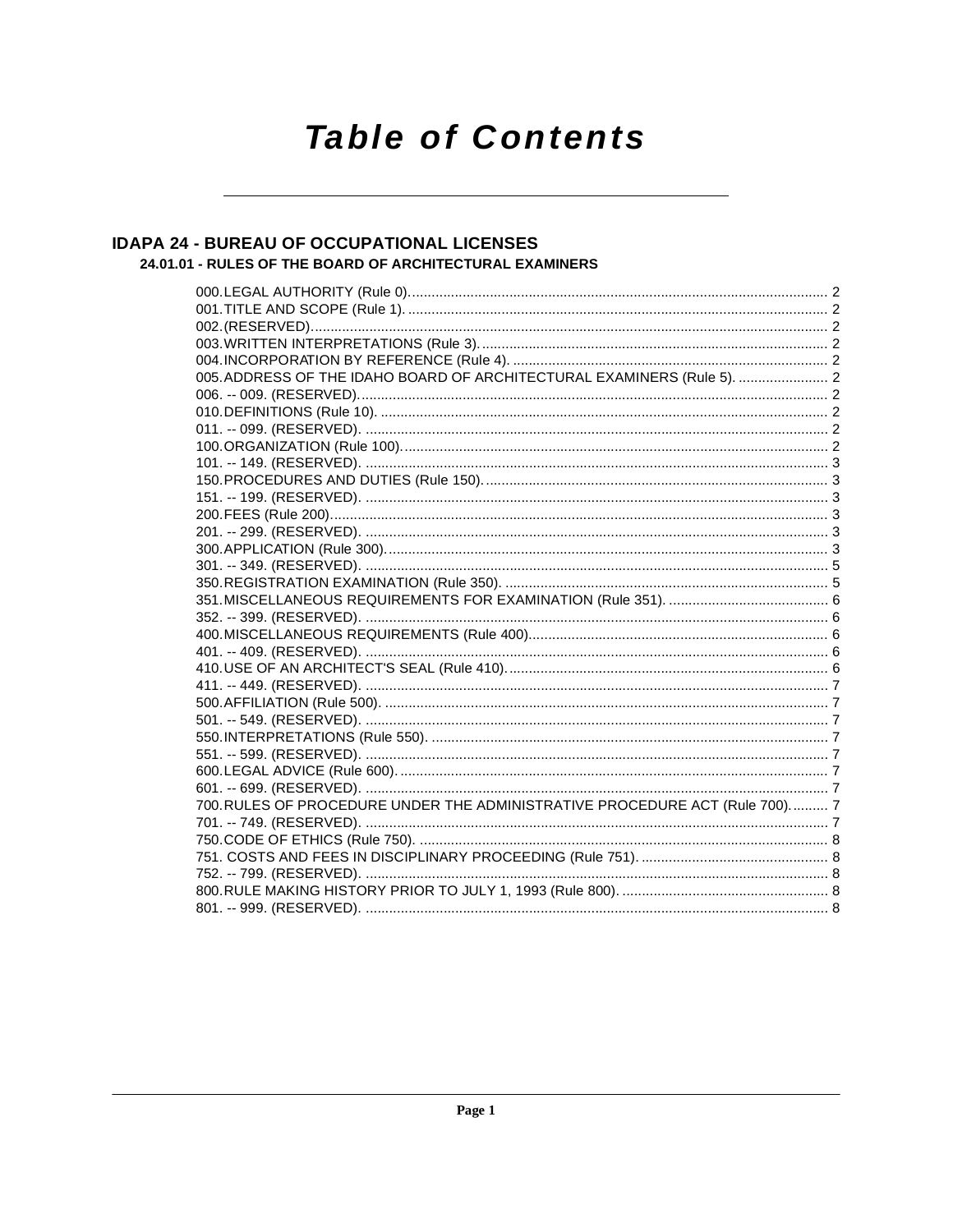#### **IDAPA 24 TITLE 01 Chapter 01**

# **IDAPA 24 - BUREAU OF OCCUPATIONAL LICENSES**

# **24.01.01 - RULES OF THE BOARD OF ARCHITECTURAL EXAMINERS**

#### <span id="page-1-2"></span><span id="page-1-1"></span><span id="page-1-0"></span>**000. LEGAL AUTHORITY (Rule 0).**

These rules are hereby prescribed and established pursuant to the authority vested in the Board of Architectural Examiners by the provisions of Section 54-312, Idaho Code. (7-1-93)

#### <span id="page-1-3"></span>**001. TITLE AND SCOPE (Rule 1).**

These rules shall be cited as IDAPA 24.01.01, "Rules of the Board of Architectural Examiners". (7-1-93)

#### <span id="page-1-4"></span>**002. (RESERVED).**

# <span id="page-1-5"></span>**003. WRITTEN INTERPRETATIONS (Rule 3).**

The board may have written statements which pertain to the interpretation of the rules of this chapter. Such interpretations, if any, are available for public inspection and copying at cost in the main office of the Bureau of Occupational Licenses. (7-1-93)

#### <span id="page-1-6"></span>**004. INCORPORATION BY REFERENCE (Rule 4).**

The document titled 2000-2001 NCARB Handbook for Interns and Architects, dated September 2000, referenced in Subsection 300.01.e., is herein incorporated by reference and can be obtained at the office of the Bureau. (3-30-01)

#### <span id="page-1-7"></span>**005. ADDRESS OF THE IDAHO BOARD OF ARCHITECTURAL EXAMINERS (Rule 5).**

Bureau of Occupational Licenses, Owyhee Plaza, 1109 Main Street, Suite 220, Boise, Idaho 83702. (3-30-01)

#### <span id="page-1-8"></span>**006. -- 009. (RESERVED).**

#### <span id="page-1-9"></span>**010. DEFINITIONS (Rule 10).**

<span id="page-1-13"></span>**01. Board**. The Board of Architectural Examiners as prescribed in Section 54-312, Idaho Code.

(7-1-93)

#### <span id="page-1-10"></span>**011. -- 099. (RESERVED).**

#### <span id="page-1-15"></span><span id="page-1-11"></span>**100. ORGANIZATION (Rule 100).**

**01. Organization Of The Board**. At the last meeting of each year, the Board shall organize and elect from its members a Chairman, Vice Chairman, and Secretary who shall assume the duties of their respective offices immediately upon such selection. (7-1-93)

#### <span id="page-1-14"></span><span id="page-1-12"></span>**02. Board Members And Duties**. (7-1-93)

a. Chairman. The Chairman shall be a voting member of the Board, and when present preside at all meetings, appoint with the consent of the Board, all committees, and shall otherwise perform all duties pertaining to the office of Chairman. The Chairman shall be an ex-officio member of all committees. (7-1-93)

b. Vice Chairman. The Vice Chairman shall, in the absence or incapacity of the Chairman exercise the d possess all the powers of the Chairman. (7-1-93) duties and possess all the powers of the Chairman.

Secretary. The Secretary of the Board shall keep an accurate record of the proceedings at the meetings of the Board, he shall cause a copy of the minutes of the previous meeting to be sent to all members of the Board at least fifteen (15) days prior to the next regular meeting of the Board, he shall receive correspondence directed to the Board, and he shall cause answers to be written in behalf of the Board. (7-1-93) directed to the Board, and he shall cause answers to be written in behalf of the Board.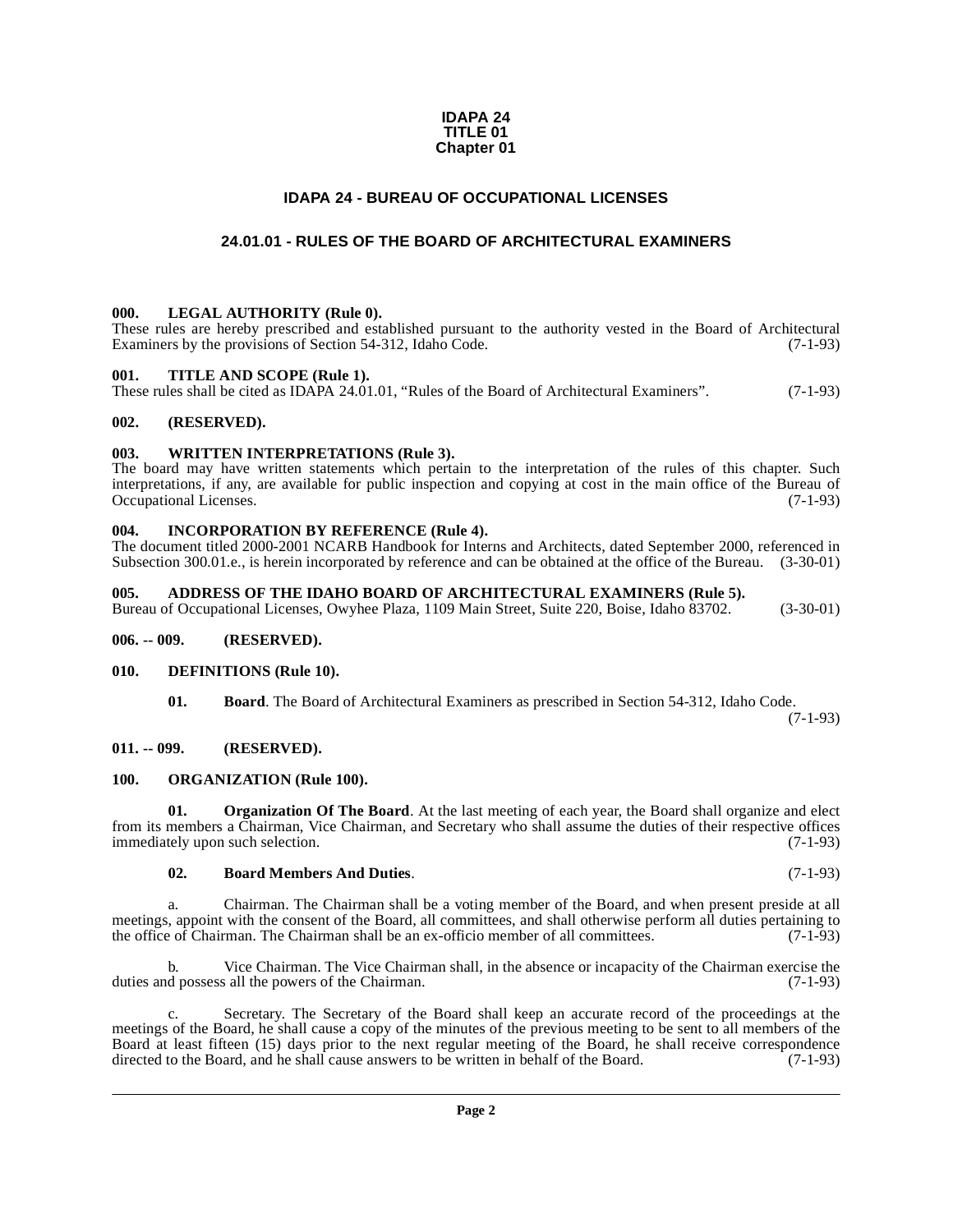<span id="page-2-12"></span>**01. Meetings**. The Board shall meet at least four (4) times annually at such times and places as designated by the Board or the Chairman of the Board. Special meetings may be held at the call of the Chairman, and all members shall be notified in writing, thereof. (7-1-98) all members shall be notified in writing, thereof.

Executive Secretary of the Board and all records of the Board shall be in the charge of the Executive Secretary. The office of the Executive Secretary shall provide such clerical assistance as may be required by the Board. He shall be an advisor to the Board, without membership status. (7-1-93)

d. Executive Secretary. The Chief of the Bureau of Occupational Licenses shall be the acting

<span id="page-2-16"></span>**02.** Voting. A quorum shall be four Board members. A majority vote of Board members present shall dered the action of the Board as a whole. Any motion before the Board shall fail on a tie vote. (7-1-97) be considered the action of the Board as a whole. Any motion before the Board shall fail on a tie vote.

# <span id="page-2-2"></span>**151. -- 199. (RESERVED).**

<span id="page-2-13"></span><span id="page-2-1"></span><span id="page-2-0"></span>**101. -- 149. (RESERVED).**

<span id="page-2-10"></span><span id="page-2-3"></span>**200. FEES (Rule 200).**

Fees for Examinations and Licensure. (7-1-93)

**Bureau of Occupational Licenses** 

<span id="page-2-9"></span>**01. Fees For Examination**. Examination fees will be as established by the National Council of tural Registration Boards (NCARB). Architectural Registration Boards (NCARB).

a. Processing Fee. Applicants for licensing by examination must submit a twenty-five dollar (\$25) ng fee. (7-1-98) processing fee.

- <span id="page-2-6"></span>**02.** Annual Renewal Fee. Annual renewal fee - Seventy-five dollars (\$75). (7-1-93)
- <span id="page-2-8"></span>**03.** Endorsement Fee. Endorsement Fee - One hundred fifty dollars (\$150). (7-1-93)
- <span id="page-2-15"></span><span id="page-2-14"></span>**04. Reinstatement Fees**. Reinstatement fees are as provided in Section 67-2614, Idaho Code. (7-1-98)

**05. Refund Of Fees**. No refund of fees shall be made to any person who has paid such fees for on for examination, or reexamination, licensure, or reinstatement of license. (7-1-98) application for examination, or reexamination, licensure, or reinstatement of license.

# <span id="page-2-4"></span>**201. -- 299. (RESERVED).**

# <span id="page-2-5"></span>**300. APPLICATION (Rule 300).**

# <span id="page-2-11"></span><span id="page-2-7"></span>**01. Licensure By Examination**. (7-1-93)

a. Application for examination shall be made on the uniform application form adopted by the Board shed to the applicant by the Executive Secretary of the Board. (3-18-99) and furnished to the applicant by the Executive Secretary of the Board.

b. Applicants shall secure and furnish all information required by the uniform application form and shall include the following: (7-1-93)

i. Certified transcript of all subjects and grades received for all college courses taken. (7-1-93)

ii. If graduated from a college or university, furnish certification of graduation and a certified tof all work completed. (7-1-93) transcript of all work completed.

Furnish statement or statements, of all actual architectural or other applicable experience signed by the person under whose supervision the work was performed, giving kind and type of work done, together with dates

# **IDAHO ADMINISTRATIVE CODE IDAPA 24.01.01 - Rules of the**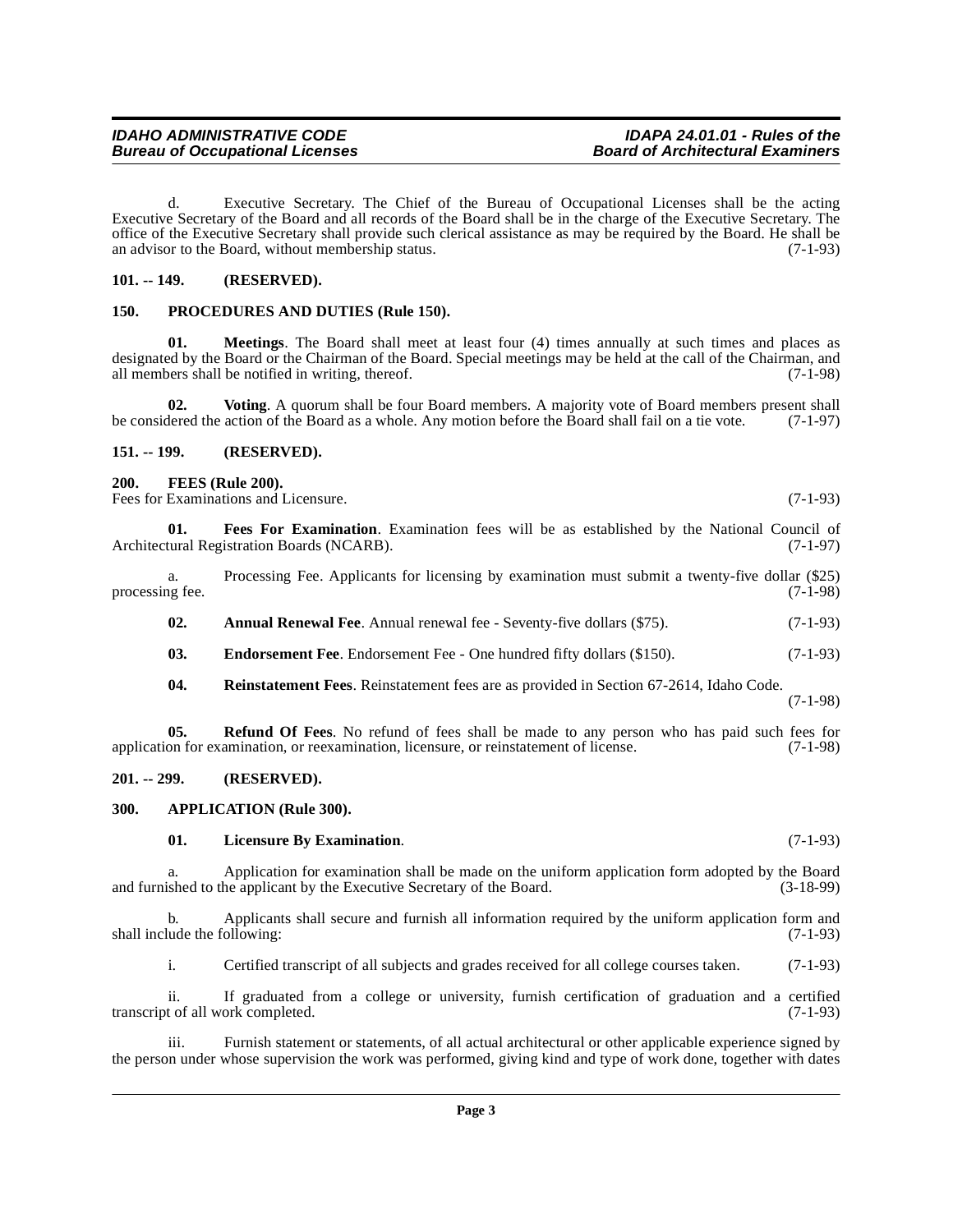of employment. (7-1-93)

iv. A recent passport photograph taken within the previous year for identification purposes. (3-30-01)

v. In addition to the above required information, an applicant having credits or a degree or degrees from any college or university shall furnish the Board a certified statement from each above institution stating by what accrediting group, if any, such credits or degree or degrees are accredited. (7-1-93) what accrediting group, if any, such credits or degree or degrees are accredited.

c. Application shall not be presented to the Board or evaluated by the Board until all required information is furnished and the required fee is paid. (7-1-93)

d. To be considered by the Board, properly completed applications must be received by the Executive  $\alpha$  at least thirty (30) days prior to the first day of the month in which the Board will meet. (7-1-98) Secretary at least thirty (30) days prior to the first day of the month in which the Board will meet.

e. Qualifications of Applicants. All applicants for the Architectural Registration Examination (ARE) shall possess the minimum qualifications required by the 2000-2001 NCARB Handbook for Interns and Architects, dated September 2000, where such Handbook for Interns and Architects does not conflict with Idaho law. After June 1, 1993, all applicants for the ARE must have completed the Intern Development Program (IDP) requirements. Qualification for examination based upon experience. The Board may allow an applicant without an architecture degree to sit for the architecture examination upon determining that such applicant has attained the knowledge and skill approximating that attained by graduation from an accredited architecture curriculum including the submission of a record of eight (8) years or more of experience in architecture work of a character deemed satisfactory by the Board. Two (2) years of the eight (8) or more years of experience may be accepted if determined that such experience is directly related to architecture under the direct supervision of a registered engineer (practicing as a structural, civil, mechanical or electrical engineer in the field of building construction) or a registered landscape architect. At least six (6) years of such experience must be obtained while working under the direct supervision of a licensed architect.

(3-30-01)

#### <span id="page-3-1"></span>**02. Licensure By Endorsement - Blue Cover**. (7-1-97)

General requirements. Application shall be accompanied by a current blue cover dossier compiled by the NCARB certifying that the applicant has satisfactorily passed the standard NCARB examinations, or NCARB authorized equivalent and shall include letters, transcripts, and other documents substantiating all statements relative to education and experience made in said application as required by the Board. (7-1-97)

b. Seismic knowledge requirements for endorsement applicants. Each applicant for license under endorsement to practice architecture in the state of Idaho shall submit evidence of his skill and knowledge in seismic design and such evidence shall be submitted and signed by the applicants acknowledged before a notary public, and shall contain one of the following statements: (7-1-97)

i. "I have passed the examinations in Building Construction and Structural Design of the Western Conference of State Architectural Registration Boards in June 1963 or since and/or the NCARB in 1965 or since." (7-1-97)

ii. "I am registered in the State of \_\_\_\_\_\_\_\_\_\_\_in 20\_\_\_, where competence in seismic was a requirement for registration since  $\frac{1}{2}$ ,  $\frac{20}{2}$ .  $\frac{3}{2}$  (7-1-93)

iii. Certification of the successful completion of the seismic seminar approved by the National ince of Architectural Registration Boards. (7-1-93) Conference of Architectural Registration Boards.

c. All applicants shall attach to their statement a certification from the State architectural registration agency of the cited state attesting the adequacy of the cited seismic examination. (7-1-93)

#### <span id="page-3-0"></span>**03. Licensure By Endorsement - Equivalency**. (7-1-97)

a. Application shall be made on the uniform application form adopted by the Board and furnished to cant by the Executive Secretary of the Board. (7-1-97) the applicant by the Executive Secretary of the Board.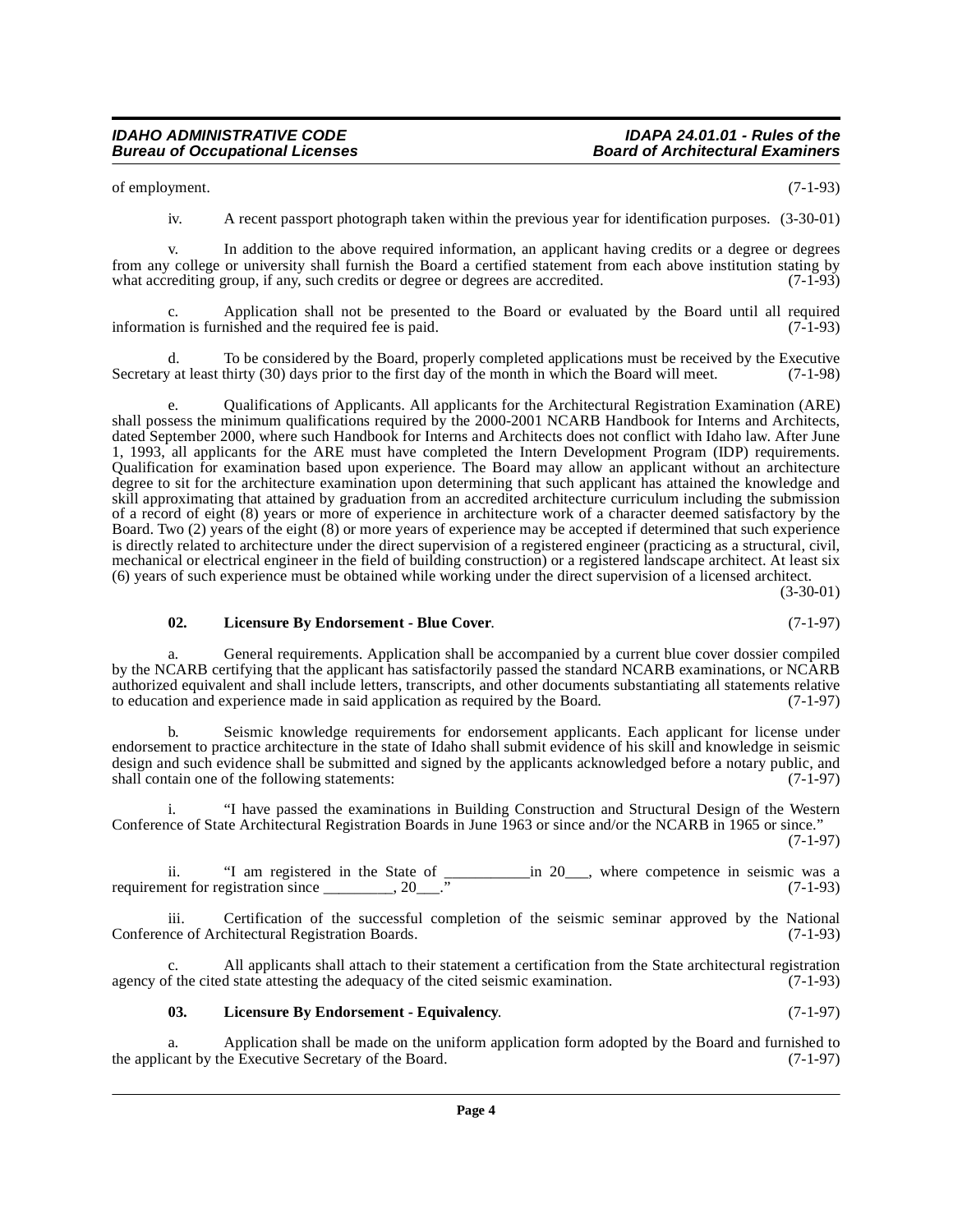#### **IDAHO ADMINISTRATIVE CODE IDAPA 24.01.01 - Rules of the Bureau of Occupational Licenses**

b. Applicant shall comply with all requirements set forth in Subsections 300.01, 300.02.b.i., <br>ii., 300.02.b.iii., and 300.02.c. (7-1-97) 300.02.b.ii., 300.02.b.iii., and 300.02.c.

c. Applicant shall provide proof of holding a current and valid license issued by another state, a licensing authority recognized by the Board. (7-1-97)

d. Applicant shall provide proof of satisfactorily passing the NCARB examinations or NCARB authorized equivalent examination, as determined by the Board. (7-1-97)

#### <span id="page-4-0"></span>**301. -- 349. (RESERVED).**

#### <span id="page-4-3"></span><span id="page-4-1"></span>**350. REGISTRATION EXAMINATION (Rule 350).**

The Board, having found that the content and methodology of the ARE prepared by NCARB is the most practicable and effective examination to test an applicant's qualifications for registration, adopts the ARE as the single, written and/or electronic examination for registration of architects in this state, and further adopts the following rules with respect thereto: (7-1-97) respect thereto:

**01. When Taken**. The Board will cause the ARE, prepared by NCARB, to be administered to all applicants eligible, in accordance with the requirements of the Board, by their training and education to be examined for registration on dates scheduled by the NCARB. The Board shall cause repeat divisions of the ARE to be administered to qualified candidates on such dates as are scheduled by the NCARB.  $(7-1-98)$ administered to qualified candidates on such dates as are scheduled by the NCARB.

| 02. | <b>Content.</b> The ARE comprises nine (9) divisions as follows: | $(7-1-93)$ |
|-----|------------------------------------------------------------------|------------|
|     |                                                                  |            |

| a. | Division A - PRE-DESIGN. | $(7-1-98)$ |
|----|--------------------------|------------|
|----|--------------------------|------------|

b. Division B - SITE PLANNING. (7-1-98)

i. Candidates who have not passed both Division B Written and Graphic prior to computerized ARE will need to take Site Planning.

c. Division C - BUILDING PLANNING and BUILDING TECHNOLOGY. (7-1-98)

i. Candidates who have not passed Division C prior to computerized ARE need to take both Building Planning and Building Technology.

| $\mathbf d$ . | Division D/F - GENERAL STRUCTURES.                | $(7-1-98)$ |
|---------------|---------------------------------------------------|------------|
| e.            | Division E - LATERAL FORCES.                      | $(7-1-98)$ |
| $f_{\cdot}$   | Division G - MECHANICAL AND ELECTRICAL.           | $(7-1-98)$ |
| g.            | Division H - MATERIALS AND METHODS.               | $(7-1-98)$ |
| h.            | Division I - CONSTRUCTION DOCUMENTS AND SERVICES. | $(7-1-98)$ |

<span id="page-4-2"></span>**03. Grading**. The ARE shall be graded in accordance with the methods and procedures recommended by the NCARB. To achieve a passing grade on the ARE, an applicant must receive a passing grade in each division. Grades from the individual division may not be averaged. Applicants will have unlimited opportunities to retake division which they fail. The Board shall accept passing grades of computer administered divisions of the ARE as satisfying the requirements for said division(s) when such examinations are administered as prescribed by the NCARB regardless of the date of the examination or location in which the examination took place. (7-1-93)

<span id="page-4-4"></span>**04. Transfer Credits**. Except as indicated at Subsection 350.02, above, applicants who had passed portions of the previous registration examinations (Professional Examination - Section A, Professional Examination - Section B, and Qualifying Test) will receive the transfer credits set forth below and need only take those divisions of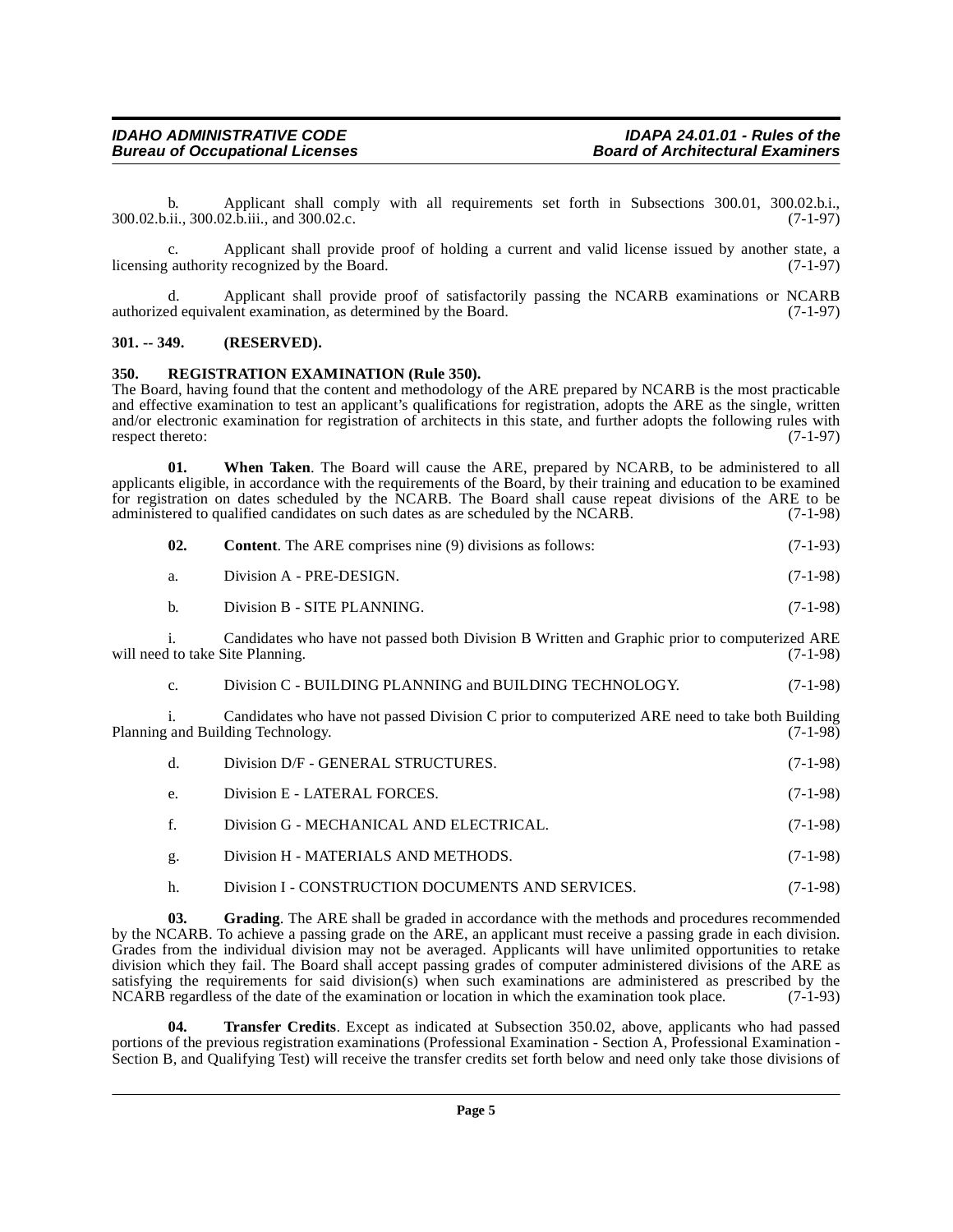#### **IDAHO ADMINISTRATIVE CODE IDAPA 24.01.01 - Rules of the Bureau of Occupational Licenses**

ARE for which no transfer credit has been received. To be eligible for transfer credits for any portion of the Professional Examination - Section B, the applicant must have passed three (3) parts of that examination in one (1) sitting, in or after December, 1980.

NOTE: Since the history and theory of architecture is incorporated into all divisions of the ARE, no credit will be given for having passed the Qualifying Test - Section A, History. (7-1-98)

| a.   | For previous examinations passed credits go to the following ARE divisions:    | $(7-1-93)$ |
|------|--------------------------------------------------------------------------------|------------|
| i.   | Professional Examination - Section B, Parts I and II -- Division A.            | $(7-1-93)$ |
| ii.  | Professional Examination - Section A, (Design/Site) -- Divisions B and C.      | $(7-1-93)$ |
| iii. | Professional Examination - Section B, Part III -- Divisions D, E, F, G, and H. | $(7-1-93)$ |
| iv.  | Qualifying Test - Section B -- Divisions D, E and F.                           | $(7-1-93)$ |

- v. Qualifying Test Section D -- Division G. (7-1-93)
- vi. Qualifying Test Section C -- Division H. (7-1-93)
- vii. Professional Examination Section B, Part IV -- Division I. (7-1-93)

b. Applicants without an accredited professional degree in architecture must, in all cases, pass Divisions D, E, F, G and H of the ARE if they have not passed equivalent portions of the Qualifying Test: even though the applicant may have passed the professional Examination - Section B, Part III. (7-1-93) the applicant may have passed the professional Examination - Section B, Part III.

c. Applicants without an accredited professional degree in architecture must in all cases, pass Division A of the ARE if they have not passed Section A of the Qualifying Test: even though the applicant may have passed the Professional Examination - Section B, Parts I and II. (7-1-93) passed the Professional Examination - Section B, Parts I and II.

# <span id="page-5-0"></span>**351. MISCELLANEOUS REQUIREMENTS FOR EXAMINATION (Rule 351).**

<span id="page-5-10"></span><span id="page-5-9"></span><span id="page-5-8"></span><span id="page-5-7"></span>**01. Personal Interviews**. Personal interviews may be administered at the option of the Board. (7-1-93)

# <span id="page-5-1"></span>**352. -- 399. (RESERVED).**

# <span id="page-5-2"></span>**400. MISCELLANEOUS REQUIREMENTS (Rule 400).**

**01. Practice Of Architecture**. Idaho Law prohibits the practice of architecture by any unlicensed person or firm for any reason. (7-1-93)

<span id="page-5-5"></span>**02. Corporations.** Corporations organized to do general business in the state of Idaho may not practice ure in the state of Idaho. (7-1-93) architecture in the state of Idaho.

<span id="page-5-6"></span>**03. Firm Names**. Firm names incorporating the use of names of unlicensed individuals are considered in violation of Section 54-310, Idaho Code. (7-1-93)

# <span id="page-5-3"></span>**401. -- 409. (RESERVED).**

### <span id="page-5-4"></span>**410. USE OF AN ARCHITECT'S SEAL (Rule 410).**

An architect's seal shall be placed on all technical submissions prepared personally by the architect or prepared by his staff under the architect's direction and personal supervision. An architect shall only seal those documents prepared by another licensed professional where the architect has both control over and detailed professional knowledge of the work or matters contained in said document. Nothing in this rule shall limit an architect's responsibility to the owner for the work of other licensed professionals to the extent established by contract between the owner and architect.

(4-5-00)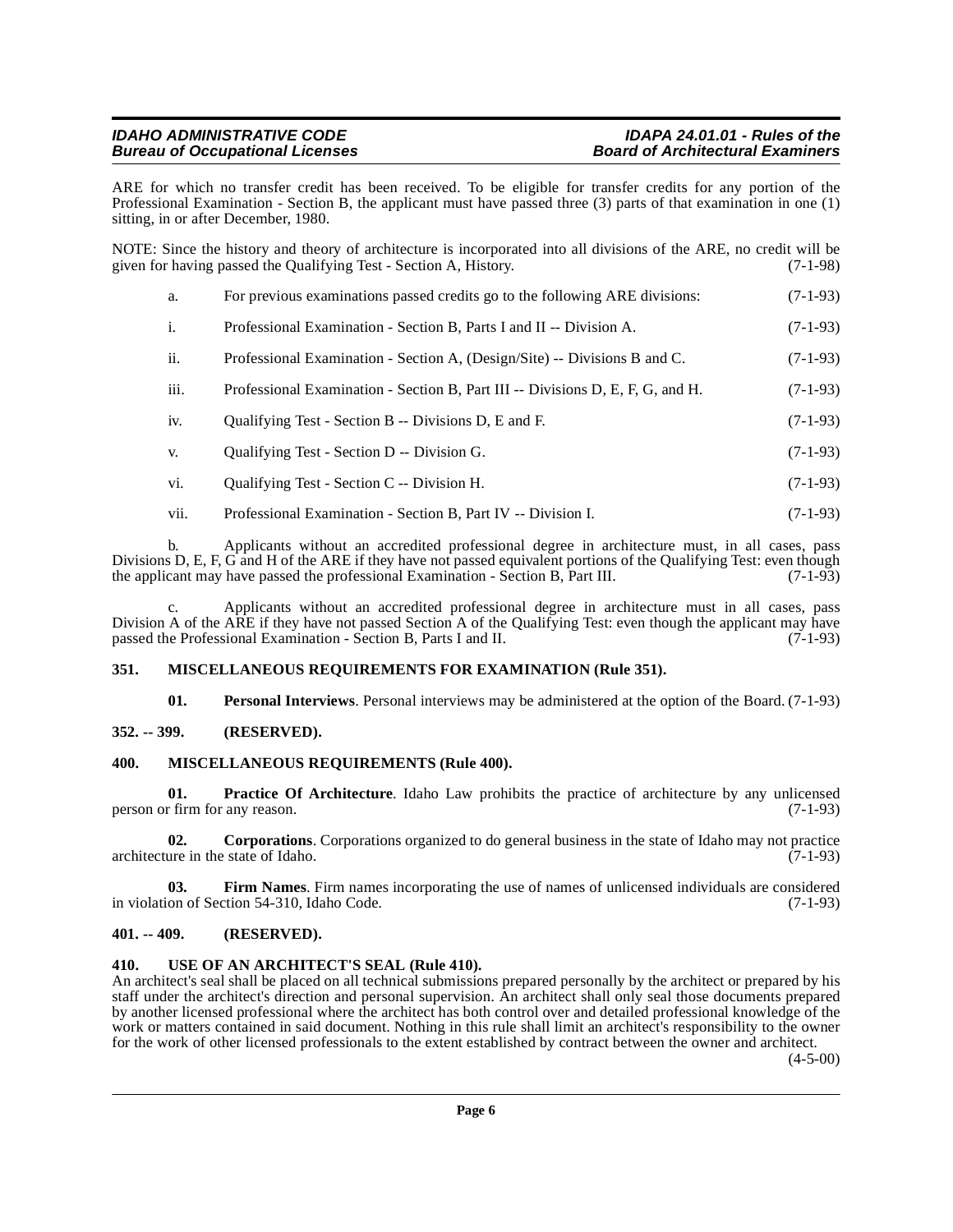#### <span id="page-6-0"></span>**411. -- 449. (RESERVED).**

#### <span id="page-6-11"></span><span id="page-6-1"></span>**500. AFFILIATION (Rule 500).**

<span id="page-6-12"></span>**01. Board Is An Active Member Of The Western Conference Of The Architectural Registration Boards**. This Board by approved resolution and payment of the proper fees by the proper authority is an active member of the Western Conference of the Architectural Registration Boards. The Board shall designate one or more delegates from the Board to attend the annual meeting of the Western Conference and approve payment of the expenses of the delegate or delegates by the state of Idaho in accordance with the law. (7-1-93)

<span id="page-6-9"></span>**02. Administration Of Construction Contracts**. Under Section 54-309, paragraph 1-c, "Practice of Architecture," Section 54-305, paragraph 1-f, Grounds for Discipline, the words "Administration of Construction Contracts," in accordance with current knowledge and usage in the profession means "Administration of the Contract" as defined in the relevant Contract for Construction or Owner-Architect Agreement as published by the American Institute of Architects. (4-5-00)

#### <span id="page-6-2"></span>**501. -- 549. (RESERVED).**

#### <span id="page-6-14"></span><span id="page-6-3"></span>**550. INTERPRETATIONS (Rule 550).**

The following interpretation of Laws relating to Architecture in Idaho Code are hereby made by the Board. (7-1-93)

<span id="page-6-17"></span>**01. Reference To Building**. Under Section 54-309, reference to any building wherein the safeguarding of life, health, and property is concerned means any building which public or private sector of population may use or any building into which the public or private sector of the population is invited either as spectators, visitor, student, guest, or employee, or any building where the private or public sector of the population conducts business. (7-1-93)

<span id="page-6-10"></span>**02. Administration Of Construction Contracts**. Under Section 54-309, paragraph 1-c, "Practice of Architecture," Section 54-305, paragraph 1-f, Grounds for Discipline, the words "Administration of Construction Contracts", in accordance with current knowledge and usage in the profession means "Administration of the Contract" as defined in the relevant Contract for Construction or Owner-Architect Agreement as published by the American Institute of Architects.

<span id="page-6-16"></span>**03. Professional Standards**. Under Section 54-305, an architect shall be completely objective and truthful in all professional reports, statements, or testimony and shall include therein all relevant and pertinent information known to him.

<span id="page-6-13"></span>**04. Direct Supervision**. Direct supervision is that degree of supervision by a licensed architect overseeing the work of another whereby the architect has both control over, and detailed professional knowledge of, the work prepared under his or her supervision. The primary contract or agreement for the project must be between the architect of record and the entity for which architectural services are provided, not between the person being supervised and the entity for which the services are provided. (7-1-98)

# <span id="page-6-4"></span>**551. -- 599. (RESERVED).**

#### <span id="page-6-15"></span><span id="page-6-5"></span>**600. LEGAL ADVICE (Rule 600).**

All legal advice shall be furnished the Board by the Office of the Attorney General of the State of Idaho or such legal advice may be furnished by private legal counsel with the approval of the Board. (7-1-93)

#### <span id="page-6-6"></span>**601. -- 699. (RESERVED).**

#### <span id="page-6-7"></span>**700. RULES OF PROCEDURE UNDER THE ADMINISTRATIVE PROCEDURE ACT (Rule 700).**

All procedures available under the Board of Architects shall be those adopted by the Bureau of Occupational Licenses. (7-1-93) Licenses. (7-1-93)

<span id="page-6-8"></span>**701. -- 749. (RESERVED).**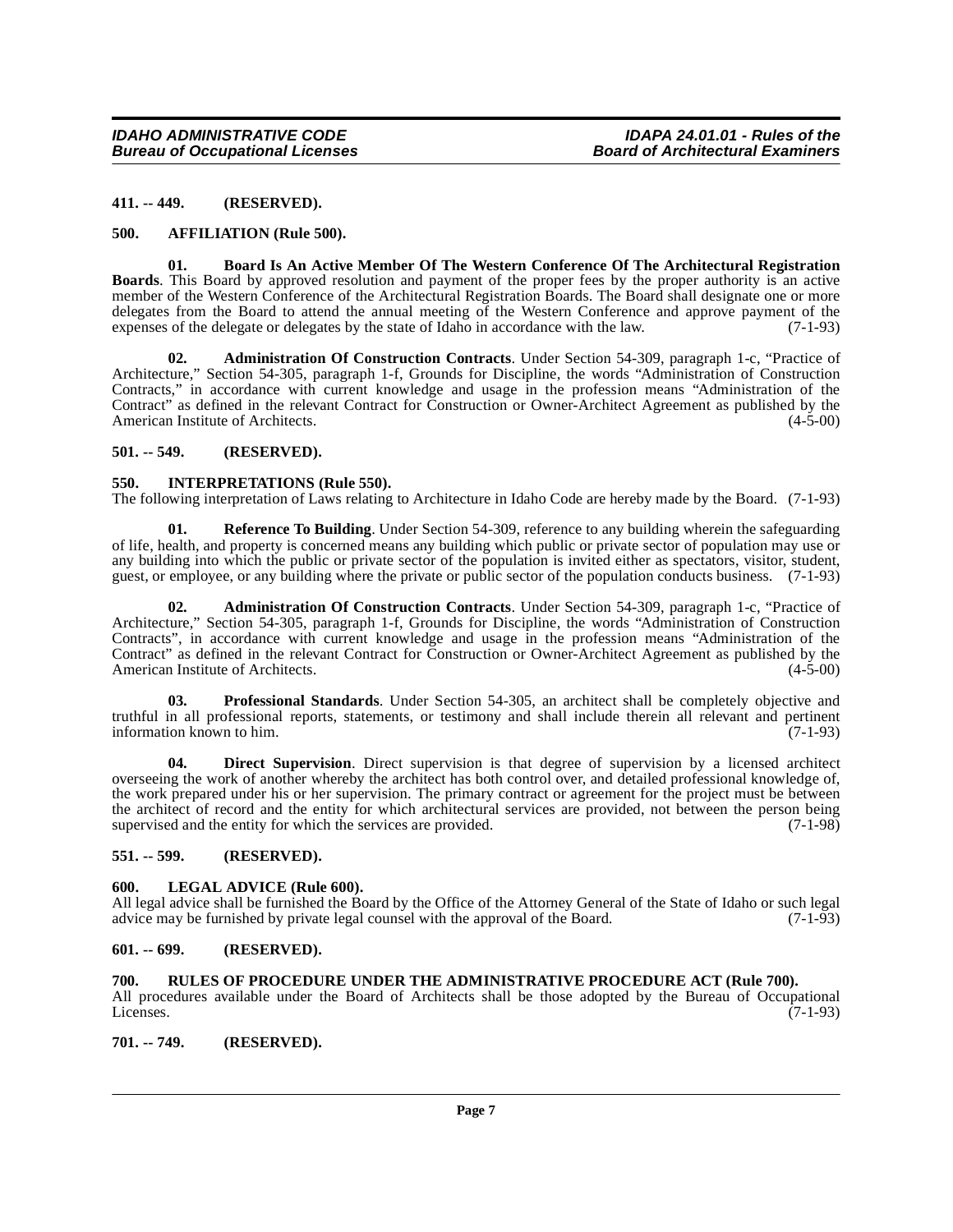# **IDAHO ADMINISTRATIVE CODE IDAHO ADMINISTRATIVE CODE**<br>Board of Architectural Examiners **in the ULCON CONGLUM**

#### <span id="page-7-5"></span><span id="page-7-0"></span>**750. CODE OF ETHICS (Rule 750).**

<span id="page-7-7"></span>**01. Rules Of Conduct**. The NCARB Rules of Conduct are hereby adopted as the Rules of Conduct for licensed architects. (7-1-97) all Idaho licensed architects.

<span id="page-7-8"></span>**02.** Violation Of The Code Of Ethics. The Board will take action against a licensee under Section 54-<br>Idaho Code, who is found in violation of the Code of Ethics. (7-1-93) 305 (h), Idaho Code, who is found in violation of the Code of Ethics.

#### <span id="page-7-6"></span><span id="page-7-1"></span>**751. COSTS AND FEES IN DISCIPLINARY PROCEEDING (Rule 751).**

The Board may order a licensed architect to pay the costs and fees incurred by the Board in the investigation or prosecution of the licensee for violation of Section 54-305(1)(a)(i), Idaho Code.  $(3-18-99)$ prosecution of the licensee for violation of Section 54-305(1)(a)(i), Idaho Code.

#### <span id="page-7-2"></span>**752. -- 799. (RESERVED).**

#### <span id="page-7-3"></span>**800. RULE MAKING HISTORY PRIOR TO JULY 1, 1993 (Rule 800).**

ADOPTED DECEMBER 29, 1989 EFFECTIVE JANUARY 18, 1990 ADOPTED BY EMERGENCY NOVEMBER 2, 1990 EFFECTIVE APRIL 4, 1991 ADOPTED BY EMERGENCY MARCH 1, 1991 EFFECTIVE JUNE 4, 1991 SUPERSEDING ALL PREVIOUS RULES (7-1-93)

#### <span id="page-7-4"></span>**801. -- 999. (RESERVED).**